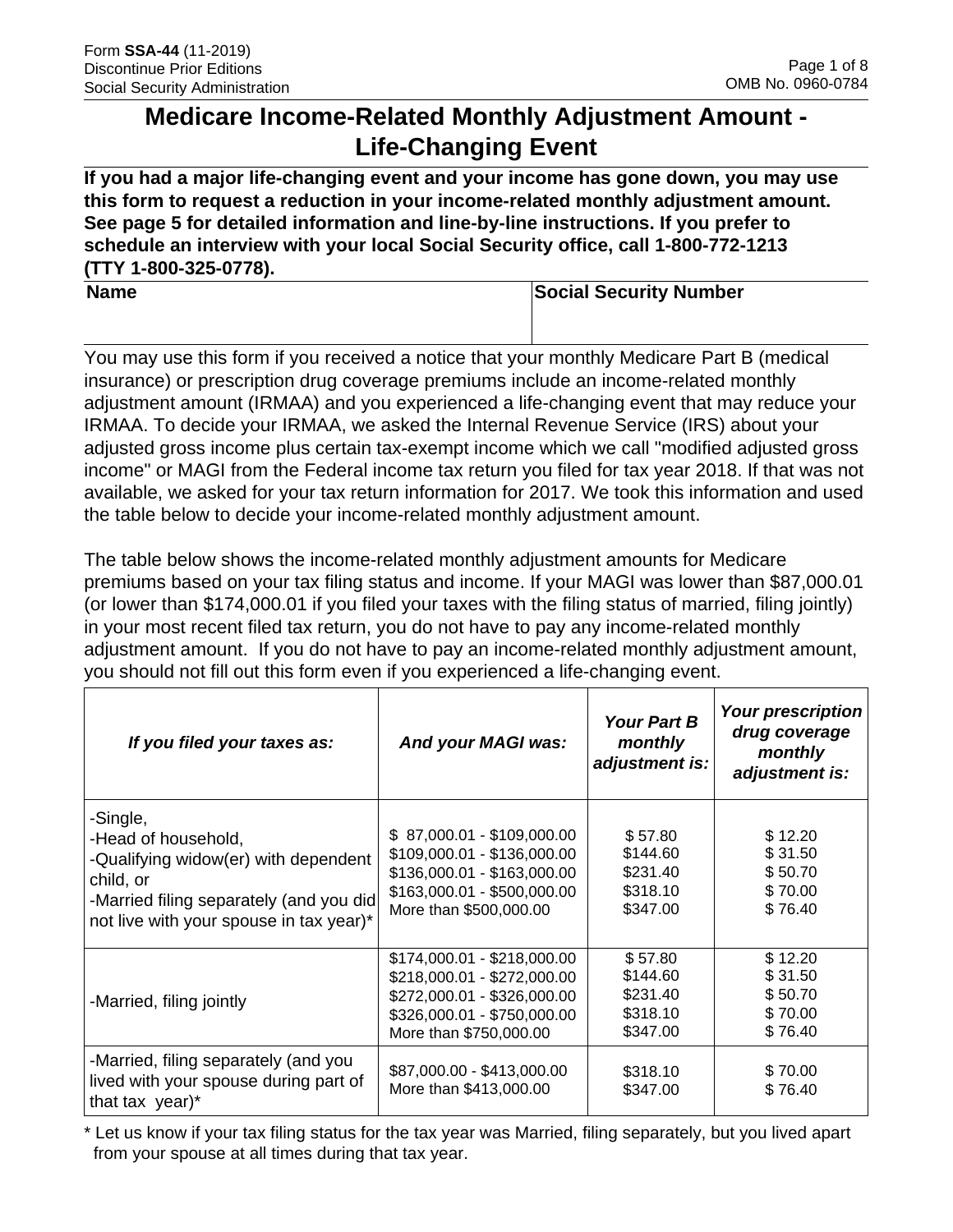## **STEP 1: Type of Life-Changing Event**

Check **ONE** life-changing event and fill in the date that the event occurred (mm/dd/yyyy). If you had more than one life-changing event, please call Social Security at 1-800-772-1213 (TTY 1-800-325-0778).

| Marriage             | <b>Work Reduction</b>              |
|----------------------|------------------------------------|
| Divorce/Annulment    | Loss of Income-Producing Property  |
| Death of Your Spouse | Loss of Pension Income             |
| <b>Work Stoppage</b> | <b>Employer Settlement Payment</b> |
|                      |                                    |

### **Date of life-changing event:**

mm/dd/yyyy

## **STEP 2: Reduction in Income**

Fill in the tax year in which your income was reduced by the life-changing event (see instructions on page 6), the amount of your adjusted gross income (AGI, as used on line 7 of IRS form 1040) and tax-exempt interest income (as used on line 2a of IRS form 1040), and your tax filing status.

| <b>Tax Year</b>         |                                                   | <b>Adjusted Gross Income</b> | <b>Tax-Exempt Interest</b>                   |
|-------------------------|---------------------------------------------------|------------------------------|----------------------------------------------|
|                         | \$                                                |                              | \$                                           |
|                         | Tax Filing Status for this Tax Year (choose ONE): |                              |                                              |
| Single                  |                                                   | <b>Head of Household</b>     | Qualifying Widow(er)<br>with Dependent Child |
| Married, Filing Jointly |                                                   | Married, Filing Separately   |                                              |

## **STEP 3: Modified Adjusted Gross Income**

Will your modified adjusted gross income be lower next year than the year in Step 2?

| No - Skip to STEP 4<br>Yes - Complete the blocks below for next year |     |                                        |                                              |
|----------------------------------------------------------------------|-----|----------------------------------------|----------------------------------------------|
| <b>Tax Year</b>                                                      |     | <b>Estimated Adjusted Gross Income</b> | <b>Estimated Tax-Exempt Interest</b>         |
| 2 <sub>0</sub>                                                       | \$. |                                        | S                                            |
| Expected Tax Filing Status for this Tax Year (choose ONE):           |     |                                        |                                              |
| Single                                                               |     | <b>Head of Household</b>               | Qualifying Widow(er)<br>with Dependent Child |
| Married, Filing Jointly                                              |     | Married, Filing Separately             |                                              |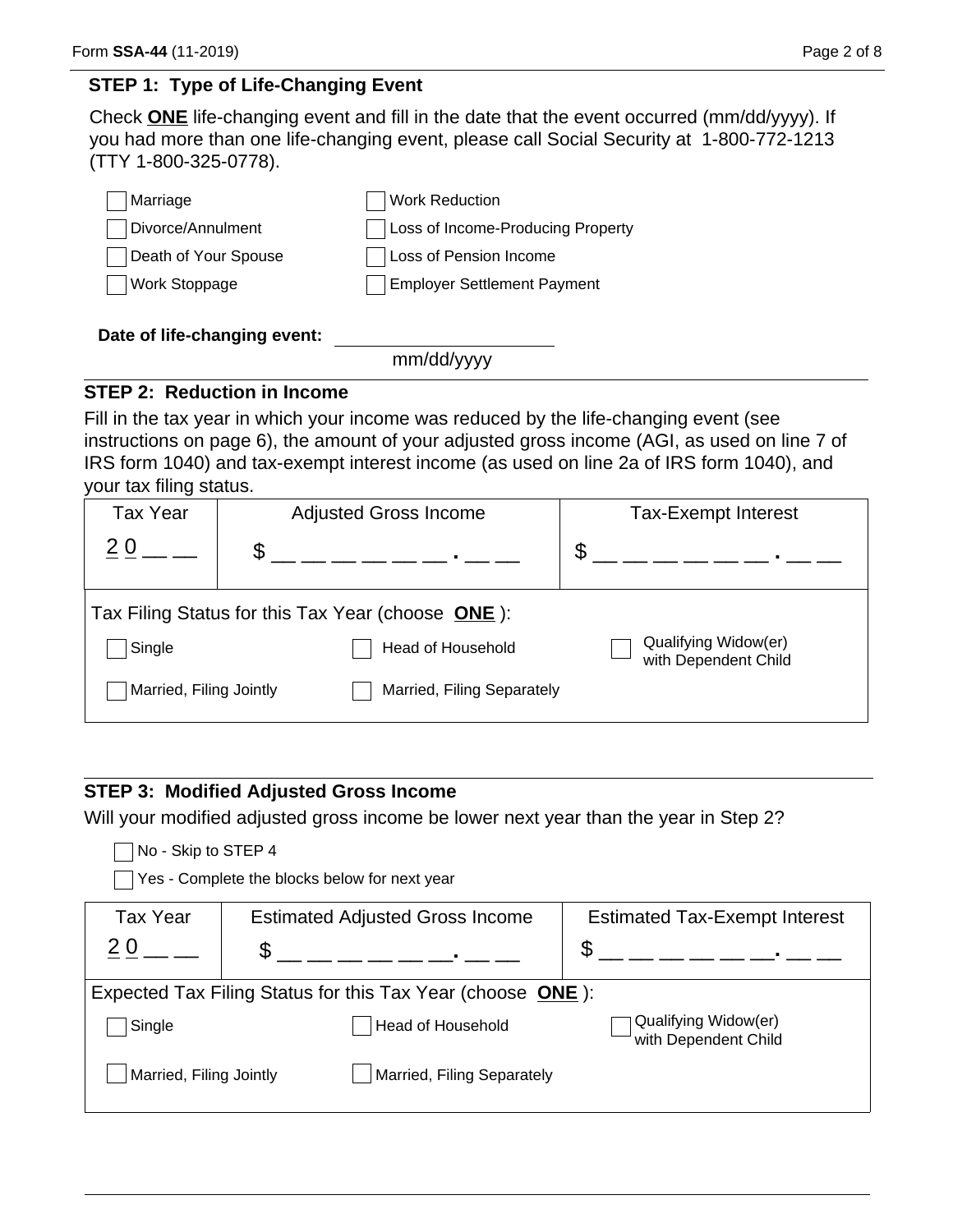#### **STEP 4: Documentation**

Provide evidence of your modified adjusted gross income (MAGI) and your life-changing event. You can either:

1. Attach the required evidence and we will mail your original documents or certified copies back to you;

#### **OR**

2. Show your original documents or certified copies of evidence of your life-changing event and modified adjusted gross income to an SSA employee.

**Note:** You must sign in Step 5 and attach all required evidence. Make sure that you provide your current address and a phone number so that we can contact you if we have any questions about your request.

#### **STEP 5: Signature**

PLEASE READ THE FOLLOWING INFORMATION CAREFULLY BEFORE SIGNING THIS FORM.

**I understand that the Social Security Administration (SSA) will check my statements with records from the Internal Revenue Service to make sure the determination is correct.** 

**I declare under penalty of perjury that I have examined the information on this form and it is true and correct to the best of my knowledge.** 

**I understand that signing this form does not constitute a request for SSA to use more recent tax year information unless it is accompanied by:** 

- **Evidence that I have had the life-changing event indicated on this form;**
- **A copy of my Federal tax return; or**
- **Other evidence of the more recent tax year's modified adjusted gross income.**

|              | <b>Phone Number</b>     |  |
|--------------|-------------------------|--|
|              |                         |  |
| <b>State</b> | <b>ZIP Code</b>         |  |
|              | <b>Apartment Number</b> |  |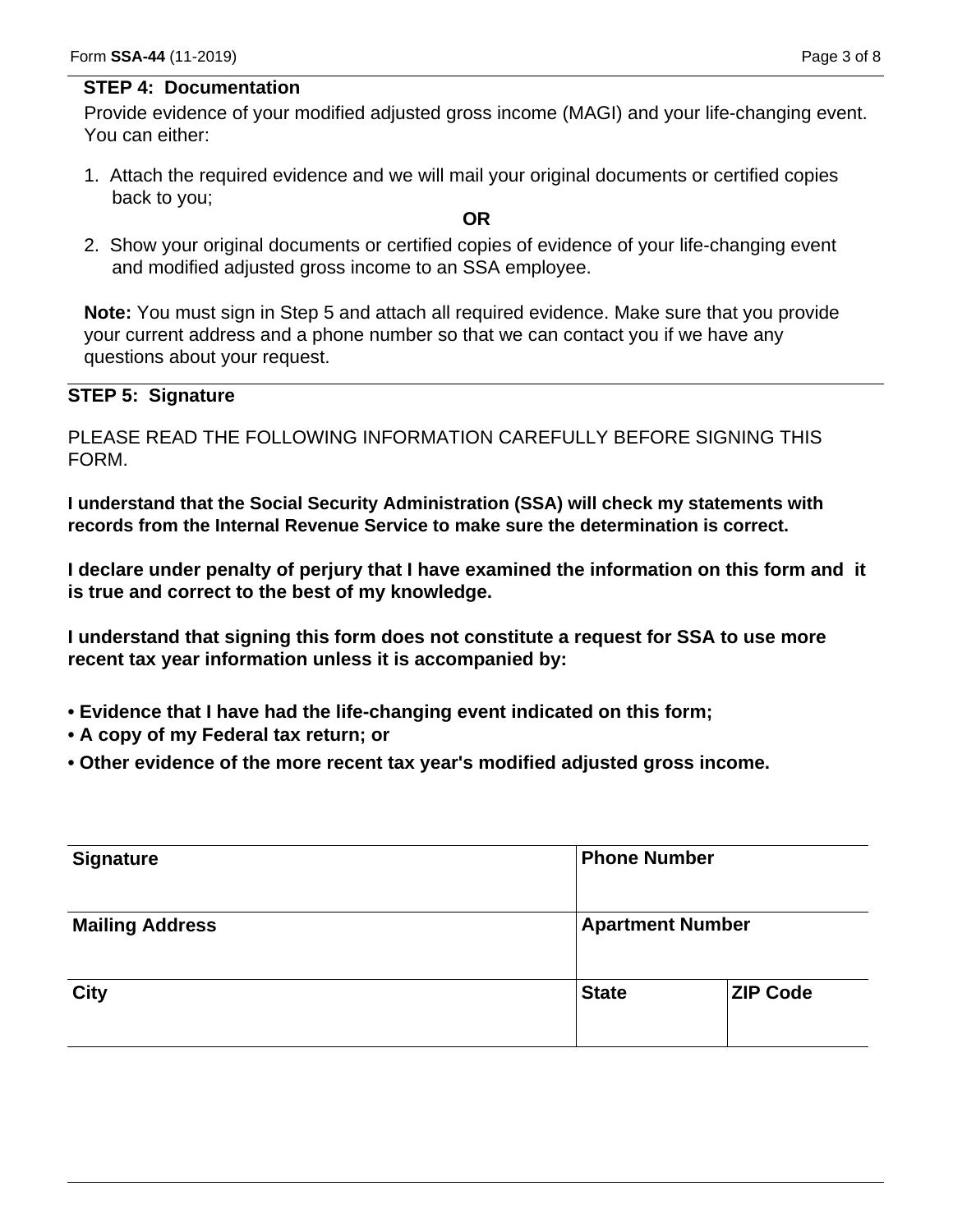### **THE PRIVACY ACT**

We are required by sections 1839(i) and 1860D-13 of the Social Security Act to ask you to give us the information on this form. This information is needed to determine if you qualify for a reduction in your monthly Medicare Part B and/or prescription drug coverage income-related monthly adjustment amount (IRMAA). In order for us to determine if you qualify, we need to evaluate information that you provide to us about your modified adjusted gross income. Although the responses are voluntary, if you do not provide the requested information we will not be able to consider a reduction in your IRMAA.

We rarely use the information you supply for any purpose other than for determining a potential reduction in IRMAA. However, the law sometimes requires us to give out the facts on this form without your consent. We may release this information to another Federal, State, or local government agency to assist us in determining your eligibility for a reduction in your IRMAA, if Federal law requires that we do so, or to do the research and audits needed to administer or improve our efforts for the Medicare program.

We may also use the information you provide in computer matching programs. Matching programs compare our records with records kept by other Federal, state or local government agencies. We will also compare the information you give us to your tax return records maintained by the IRS. The law allows us to do this even if you do not agree to it. Information from these matching programs can be used to establish or verify a person's eligibility for Federally funded or administered benefit programs and for repayment of payments or delinquent debts under these programs.

Explanations about these and other reasons why information you provide us may be used or given out are available in Systems of Records Notice 60-0321 (Medicare Database File). The Notice, additional information about this form, and any other information regarding our systems and programs, are available on-line at www.socialsecurity.gov or at your local Social Security office.

**Paperwork Reduction Act Statement** - This information collection meets the requirements of 44 U.S.C. § 3507, as amended by section 2 of the Paperwork Reduction Act of 1995. You do not need to answer these questions unless we display a valid Office of Management and Budget control number. We estimate that it will take about 45 minutes to read the instructions, gather the facts, and answer the questions. **SEND OR BRING THE COMPLETED FORM TO YOUR LOCAL SOCIAL SECURITY OFFICE. The office is listed under U. S. Government agencies in your telephone directory or you may call Social Security at 1-800-772-1213 (TTY 1-800-325-0778).** *You may send comments on our time estimate above to: SSA, 6401 Security Blvd, Baltimore, MD 21235-6401. Send only comments relating to our time estimate to this address, not the completed form.*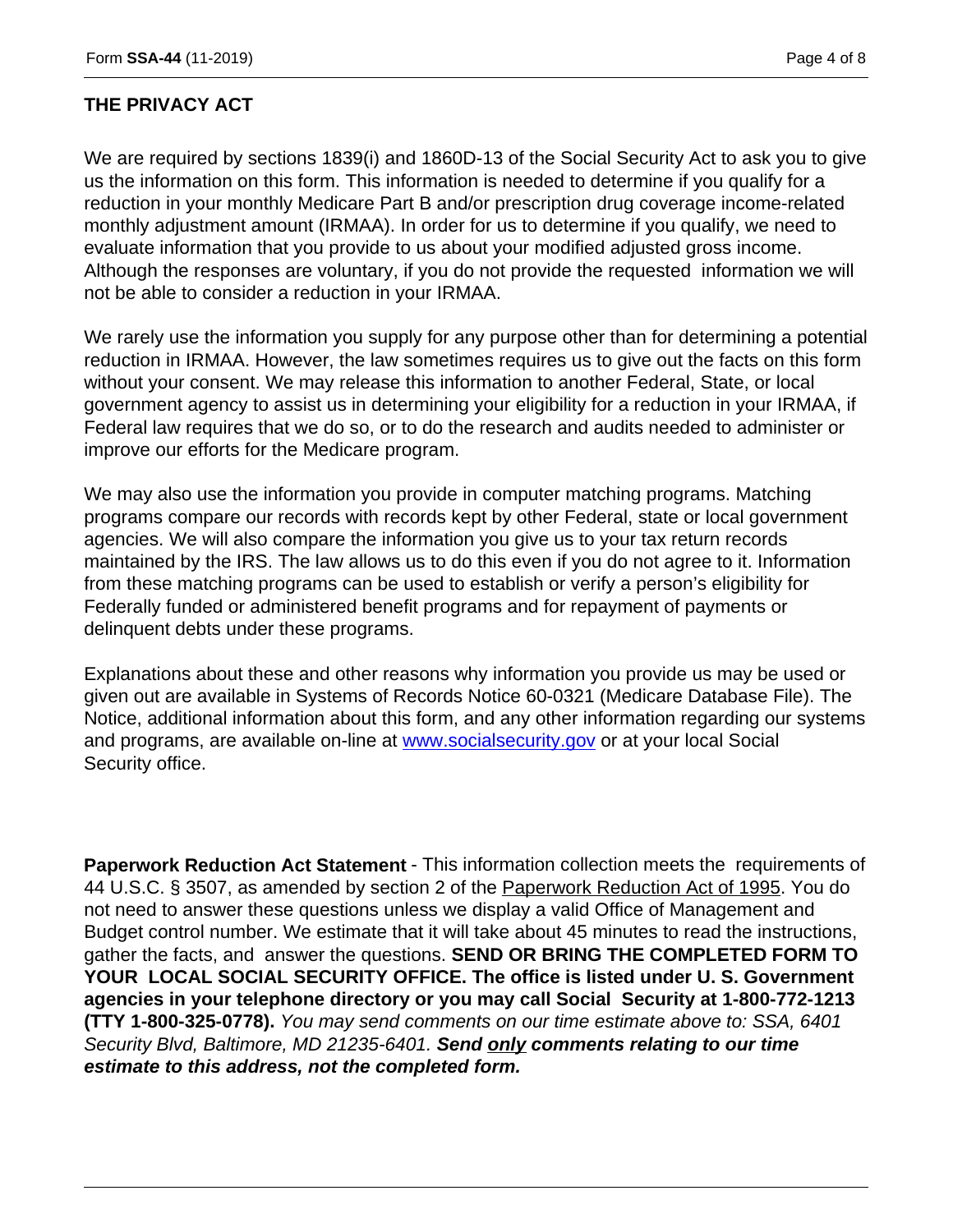### **INSTRUCTIONS FOR COMPLETING FORM SSA-44 Medicare Income-Related Monthly Adjustment Amount Life-Changing Event--Request for Use of More Recent Tax Year Information**

You do not have to complete this form in order to ask that we use your information about your modified adjusted gross income for a more recent tax year. If you prefer, you may call 1-800-772-1213 and speak to a representative from 7 a.m. until 7 p.m. on business days to request an appointment at one of our field offices. If you are hearing-impaired, you may call our TTY number, 1-800-325-0778.

### **Identifying Information**

Print your full name and your own Social Security Number as they appear on your Social Security card. Your Social Security Number may be different from the number on your Medicare card.

### **STEP 1**

You should choose only one life-changing event on the list. If you experienced more than one life-changing event, please call your local Social Security office at 1-800-772-1213 (TTY 1-800-325-0778). Fill in the date that the life-changing event occurred. The life-changing event date must be in the same year or an earlier year than the tax year you ask us to use to decide your income-related premium adjustment. For example, if we used your 2016 tax information to determine your income-related monthly adjustment amount for 2018, you can request that we use your 2017 tax information instead if you experienced a reduction in your income in 2017 due to a life-changing event that occurred in 2017 or an earlier year.

| <b>Life-Changing Event</b>           | Use this category if                                                                                                                                                                                                                                                                                                                                                                                                                          |
|--------------------------------------|-----------------------------------------------------------------------------------------------------------------------------------------------------------------------------------------------------------------------------------------------------------------------------------------------------------------------------------------------------------------------------------------------------------------------------------------------|
| Marriage                             | You entered into a legal marriage.                                                                                                                                                                                                                                                                                                                                                                                                            |
| Divorce/Annulment                    | Your legal marriage ended, and you will not file a joint return<br>with your spouse for the year.                                                                                                                                                                                                                                                                                                                                             |
| Death of Your Spouse                 | Your spouse died.                                                                                                                                                                                                                                                                                                                                                                                                                             |
| Work Stoppage or Reduction           | You or your spouse stopped working or reduced the hours<br>that you work.                                                                                                                                                                                                                                                                                                                                                                     |
| Loss of Income-Producing<br>Property | You or your spouse experienced a loss of income-producing<br>property that was not at your direction (e.g., not due to the<br>sale or transfer of the property). This includes loss of real<br>property in a Presidentially or Gubernatorially-declared<br>disaster area, destruction of livestock or crops due to natural<br>disaster or disease, or loss of property due to arson, or loss<br>of investment property due to fraud or theft. |
| Loss of Pension Income               | You or your spouse experienced a scheduled cessation,<br>termination, or reorganization of an employer's pension plan.                                                                                                                                                                                                                                                                                                                        |
| <b>Employer Settlement Payment</b>   | You or your spouse receive a settlement from an employer<br>or former employer because of the employer's bankruptcy or<br>reorganization.                                                                                                                                                                                                                                                                                                     |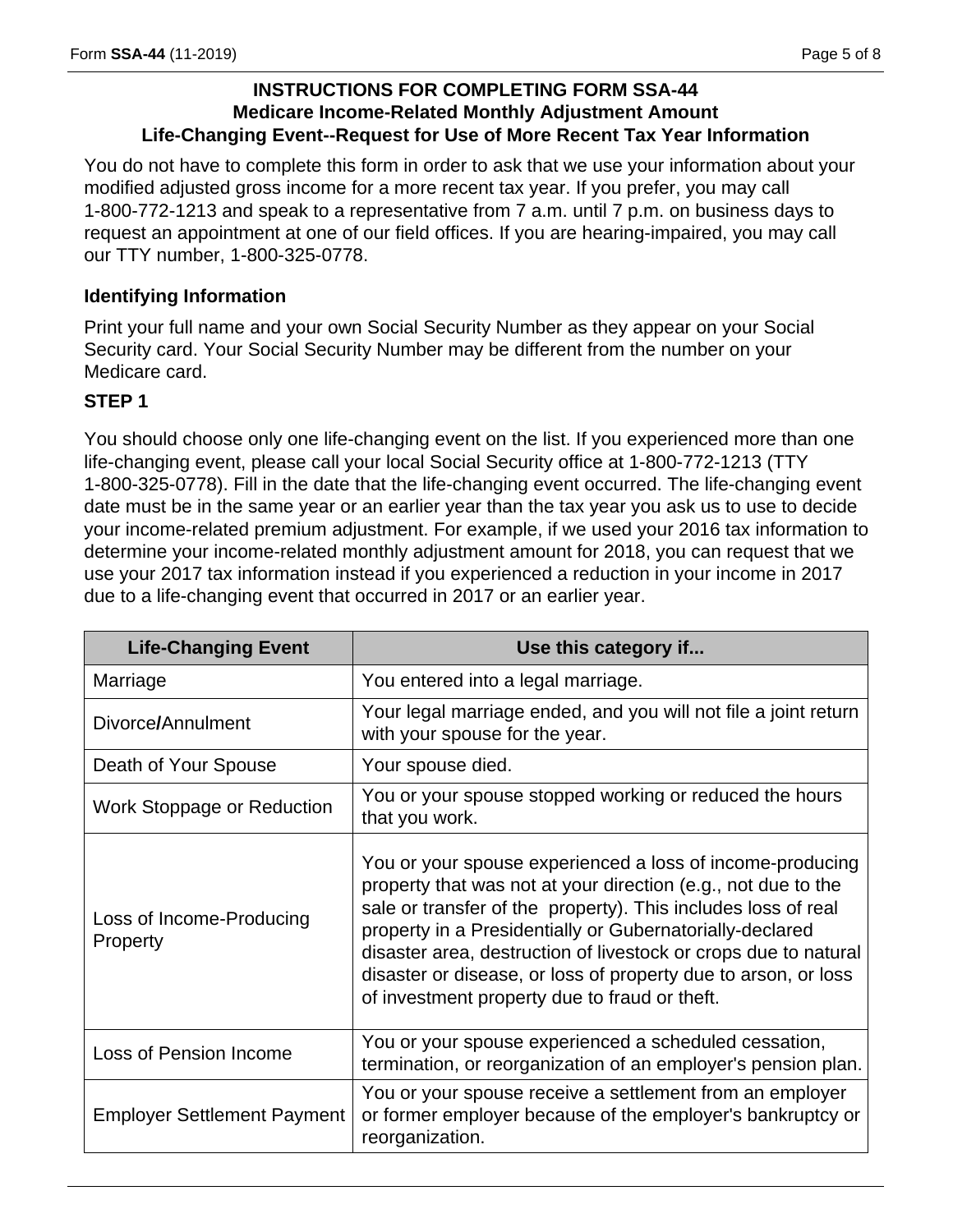### **INSTRUCTIONS FOR COMPLETING FORM SSA-44**

### **STEP 2**

Supply information about the more recent year's modified adjusted gross income (MAGI). Note that this year must reflect a reduction in your income due to the life-changing event you listed in Step 1. A change in your tax filing status due to the life-changing event might also reduce your income-related monthly adjustment amount. Your MAGI is your adjusted gross income as used on line 7 of IRS form 1040 plus your tax-exempt interest income as used on line 2a of IRS form 1040. We used your MAGI and your tax filing status to determine your income-related monthly adjustment amount.

### **Tax Year**

- Fill in both empty spaces in the box that says "20\_ \_". The year you choose must be more recent than the year of the tax return information we used. The letter that we sent you tells you what tax year we used.
	- Choose this year (the "premium year") if your modified adjusted gross income is lower this year than last year. For example, if you request that we adjust your income-related premium for 2020, use your estimate of your 2019 MAGI if:
		- 1. Your income was not reduced until 2020; or
		- 2. Your income was reduced in 2019, but will be lower in 2020.
	- Choose last year (the year before the "premium year," which is the year for which you want us to adjust your IRMAA) - if your MAGI is not lower this year than last year. For example, if you request that we adjust your 2020 income-related monthly adjustment amounts and your income was reduced in 2018 by a life-changing event AND will be no lower in 2020, use your tax information for 2019.
	- Exception: If we used IRS information about your MAGI 3 years before the premium year, you may ask us to use information from 2 years before the premium year. For example, if we used your income tax return for 2017 to decide your 2020 IRMAA, you can ask us to use your 2018 information.
- If you have any questions about what year you should use, you should call SSA.

### **Adjusted Gross Income**

• Fill in your actual or estimated adjusted gross income for the year you wrote in the "tax year" box. Adjusted gross income is the amount on line 7 of IRS form 1040. If you are providing an estimate, your estimate should be what you expect to enter on your tax return for that year.

### **Tax-exempt Interest Income**

• Fill in your actual or estimated tax-exempt interest income for the tax year you wrote in the "tax year" box. Tax-exempt interest income is the amount reported on line 2a of IRS form 1040. If you are providing an estimate, your estimate should be what you expect to enter on your tax return for that year.

### **Filing Status**

• Check the box in front of your actual or expected tax filing status for the year you wrote in the "tax year" box.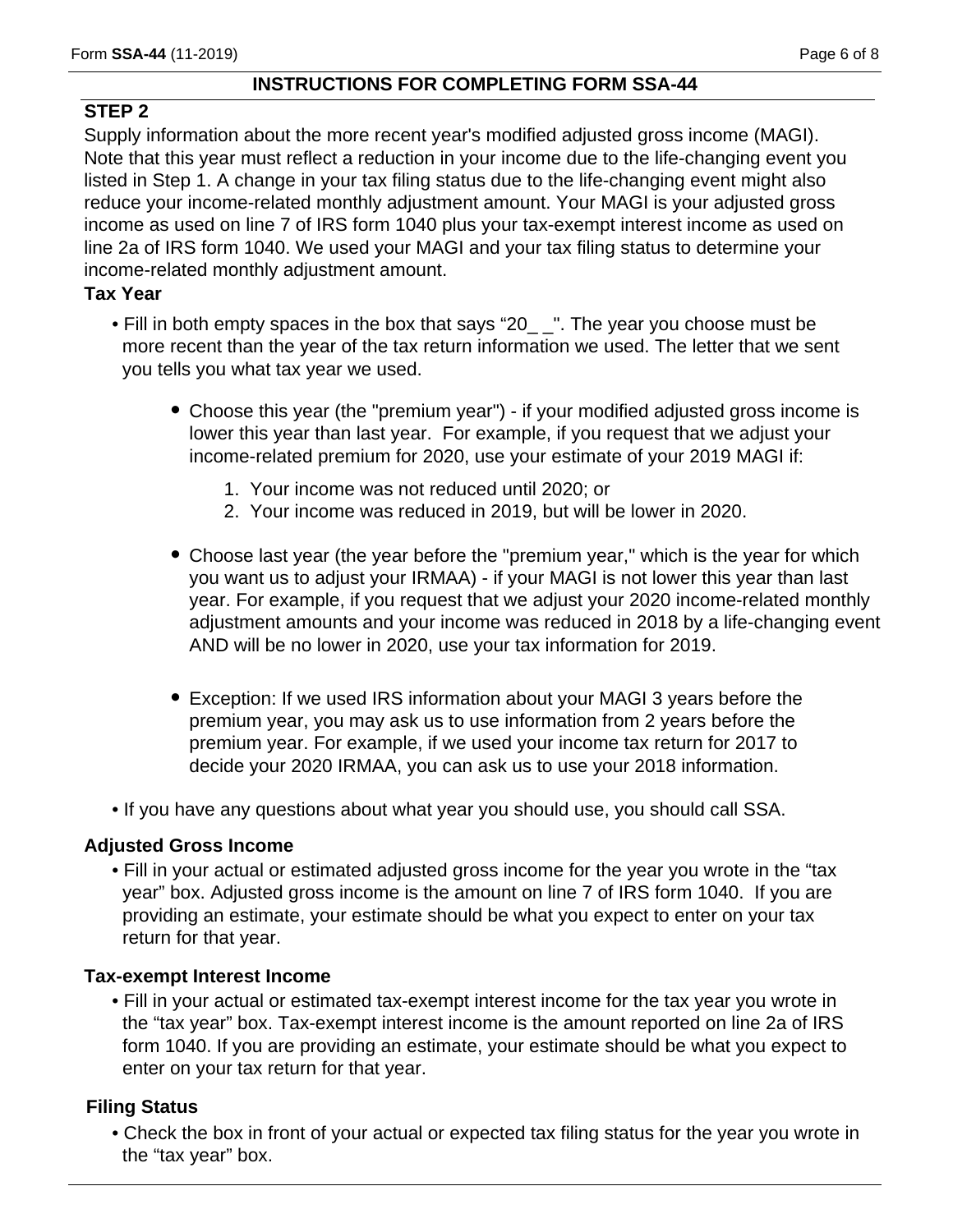#### **INSTRUCTIONS FOR COMPLETING FORM SSA-44**

#### **STEP 3**

Complete this step only if you expect that your MAGI for next year will be even lower and will reduce your IRMAA below what you told us in Step 2 using the table on page 1. We will record this information and use it next year to determine your Medicare income-related monthly adjustment amounts. If you do not complete Step 3, we will use the information from Step 2 next year to determine your income-related monthly adjustment amounts, unless one of the conditions described in "Important Facts" on page 8 occurs.

#### **Tax Year**

• Fill in both empty spaces in the box that says "20  $\mu$ " with the year following the year you wrote in Step 2. For example, if you wrote "2020" in Step 2, then write "2021" in Step 3.

#### **Adjusted Gross Income**

• Fill in your estimated adjusted gross income for the year you wrote in the "tax year" box. Adjusted gross income is the amount you expect to enter on line 7 of IRS form 1040 when you file your tax return for that year.

#### **Tax-exempt Interest Income**

• Fill in your estimated tax-exempt interest income for the tax year you wrote in the "tax year" box. Tax-exempt interest income is the amount you expect to report on line 2a of IRS form 1040.

### **Filing Status**

• Check the box in front of your expected tax filing status for the year you wrote in the "tax year" box.

### **STEP 4**

Provide your required evidence of your MAGI and your life-changing event.

#### **Modified Adjusted Gross Income Evidence**

If you have filed your Federal income tax return for the year you wrote in Step 2, then you must provide us with your signed copy of your tax return or a transcript from IRS. If you provided an estimate in Step 2, you must show us a signed copy of your tax return when you file your Federal income tax return for that year.

#### **Life-Changing Event Evidence**

We must see original documents or certified copies of evidence that the life-changing event occurred. Required evidence is described on the next page. In some cases, we may be able to accept another type of evidence if you do not have a preferred document listed on the next page. Ask a Social Security representative to explain what documents can be accepted.